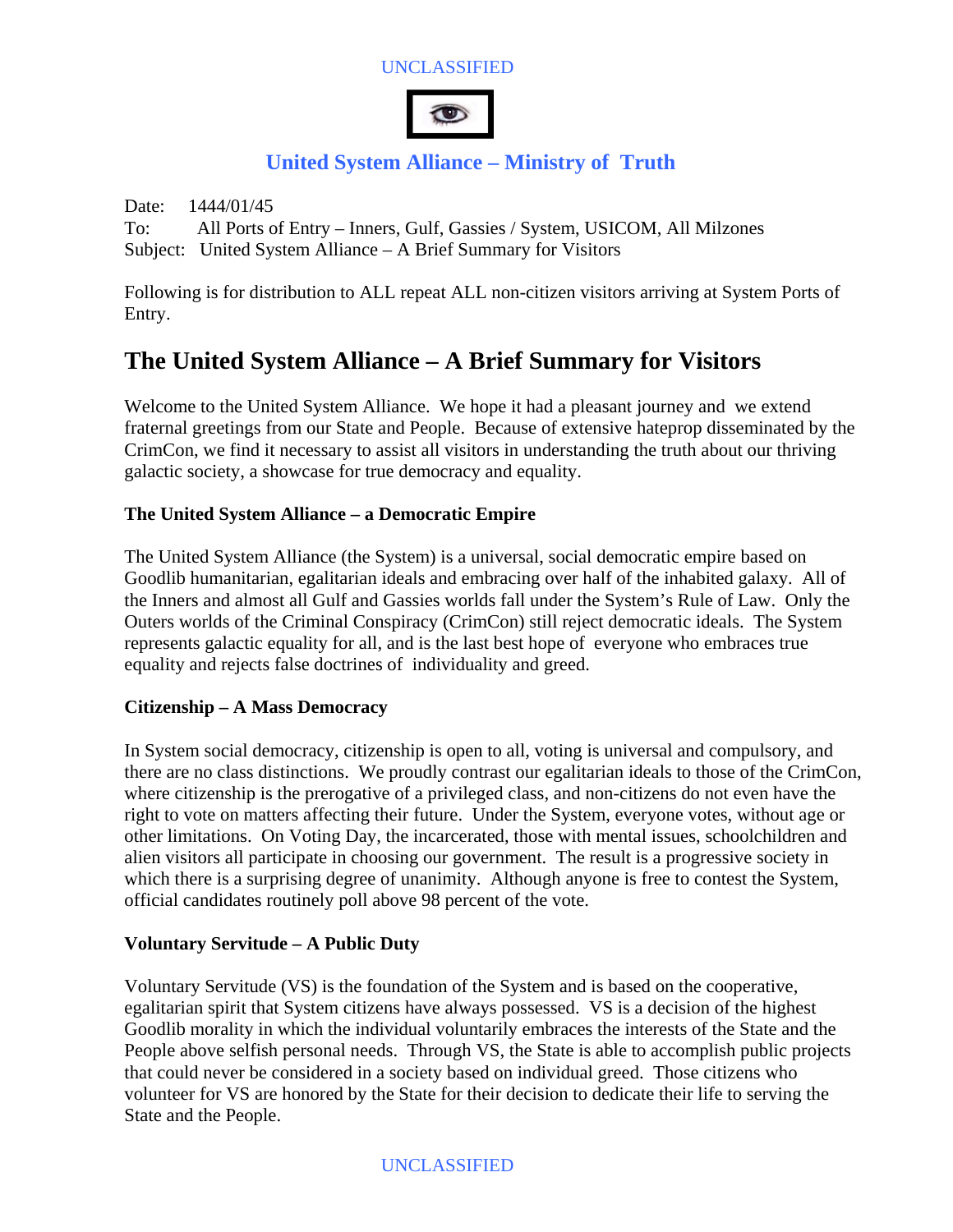#### **Directed Service – Reform and Rehabilitation**

As in every society, a handful of malcontents and alien subversives make efforts to wreck and sabotage our smoothly-running democracy. Unlike the CrimCon, we deal humanely with such incorrigibles through Directed Service (DS). After a period of patient psymed reform and rehabilitation (RR), DS units serve the people voluntarily alongside their VS colleagues, helping to strengthen the society they had formerly opposed.

#### **Rule of Law – Equality for All**

Under System rule, we are all equal, and any disagreements that arise are settled by the Rule of Law. Whether it is a citizen seeking compensation from another citizen who appears to possess more, or a citizen accused of wealth or elitist thoughtcrime, the Rule of Law will determine the result fairly and redistribute any inequality. Law is our most highly respected profession, the Rule of Law is sacrosanct, and State Lawyers settle all disputes.

#### **Coping with Violence**

The System views violence as the inevitable product of the remnants of inequality still present in our society. We do not punish those social victims who resort to violence through frustration, but concentrate our efforts on the targets of the violence. We have found these units are invariably guilty of thoughtcrime, and we detain them for observation and psymed reform when appropriate. As a reminder to visitors, it is highly illegal to resist violence, and when approached by a citizen seeking redistribution, it is mandatory to comply.

#### **Voluntary Contributions – Funding True Equality**

 No society can function without an efficient Government, and no Government can function without adequate funds to compensate the Administration and constantly redistribute society's wealth to maintain true equality. This is especially true in a universal democratic empire such as the System. Our citizens understand the need for Voluntary Contribution (VC) of funds to the Ministry of Distribution. The current VC rate is 82 percent of income, and it funds a great many important programs demanded by our citizens.

#### **Education – Social Responsibility**

In the System, education is mandatory and universal through midschool. The Ministry of Youth focuses on producing good citizens who embrace democratic ideals. The Ministry does not teach the discredited facts-skills-history model but molds young minds to embrace our democratic ideals. Those youth with the highest social consciousness are sponsored into higher education to serve the State.

#### **Health for All**

The System is proud of its universal health care, available at no cost to all from the Ministry of Health. Our citizens have repeatedly affirmed their preference for security over individualism, and the State guarantees health and security for all..

#### UNCLASSIFIED